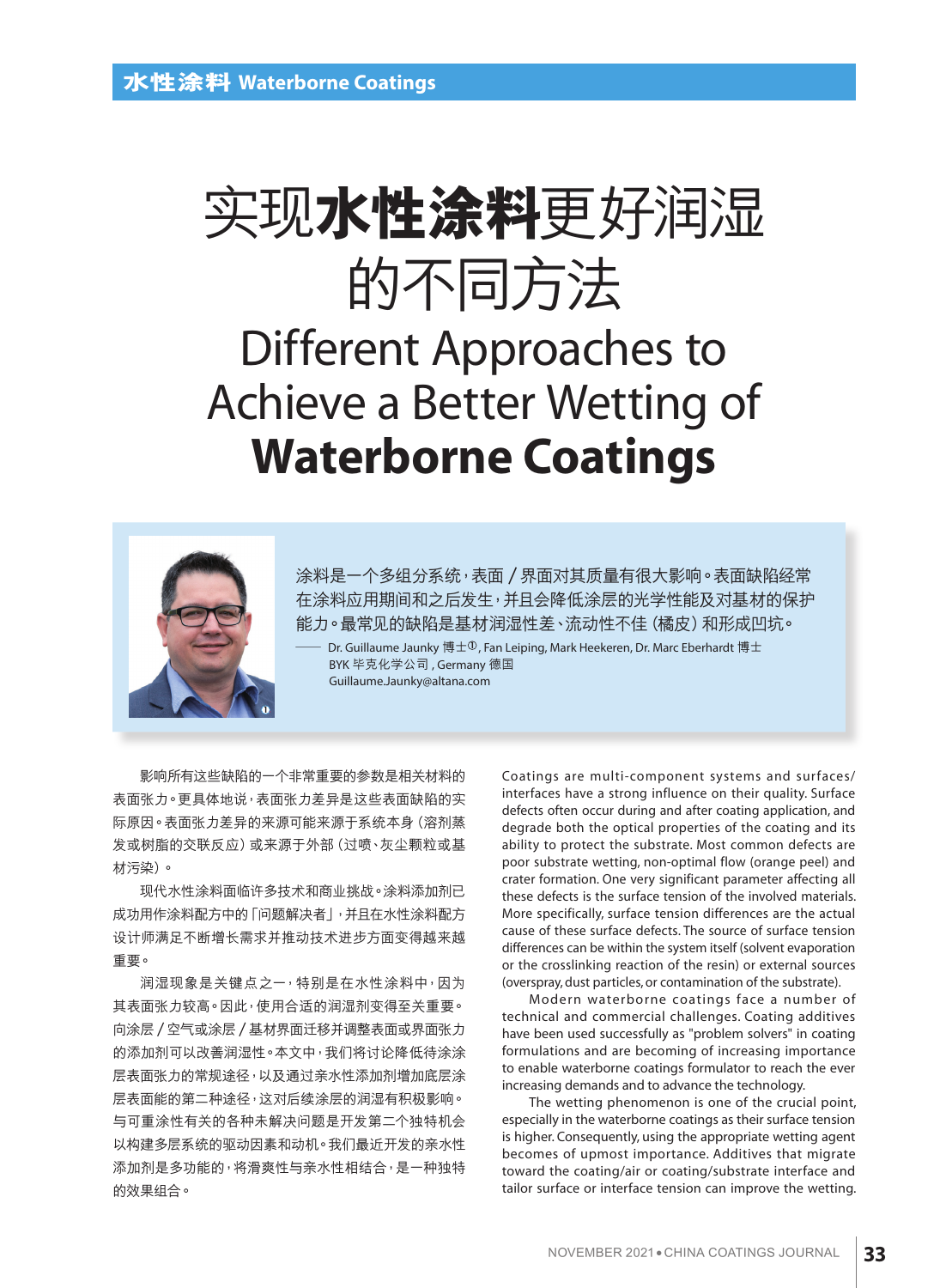## 引言: 實現更好潤濕的各種方法

改善基材润湿性的经典方法是使用添加剂,以降低涂 料自身的表面张力。氟化表面活性剂是 这组添加剂中最有效的物质。即使少量,它们也会降低涂层 的表面张力并有利于铺展。多年来,涂料配方师主要使用这 种工具来改善基材润湿性,但也用干改善涂料在底漆、中涂 漆层上的润湿性。这仍然是提高固化涂膜润湿性的第一种 方法,但该方法在多层涂装体系存在许多缺点。首先,涂层的 低表面张力对于实现最佳流平来说并不理想。其次,必须考 虑涂层之间以及与基材之间的润湿过程。如果底层具有相对 较低的表面能,则在多层涂层中用添加剂调节表面张力可能 会出现问题。最后需要注意的是,许多润湿添加剂可能会导 致严重的泡沫稳定问题,尤其是在使用氟化表面活性剂时。

在大多数涂料配方中,使用有机改性聚硅氧烷(经典有 机硅添加剂)降低表面张力,例如,以聚硅氧烷作为主链,聚 醚作為端鍊或者側鏈的有機硅添加劑。有機硅添加劑可改善 对基材或者底层涂层的润湿性,并提高抗缩孔性能。然而,活 性更高的有机硅添加剂同时会降低固化涂层的表面能。

多层涂层系统的一个新的独特机会不是使用基材润湿 添加剂,而是提高底层涂层(或底漆)的表面能,这样后续涂 层就不需要传统的润湿添加剂。首次开发出新一代亲水性添 加剂,与其它表面添加剂不同,它能够显着提高固化涂膜的 表面能。这导致后续涂层的完美润湿和重涂时良好的层间 附着力。

## 结果与讨论: 化学和应用结果

流平添加剂是许多涂料体系的重要组成部分,它们通过 在乾燥和固化过程中最大限度地减少表面张力的差异来发挥 重要作用,從而產生光滑的表面外觀。

第一代流平添加剂是标准丙烯酸烷基酯或甲基丙烯酸

In this paper we will discuss both the conventional route to decrease the surface tension of the coating to be applied, and a second route to increase the surface energy of an underlying coating by hydrophilic additives, which positively affects the wetting of the subsequent coating layer. Various unresolved issues with recoatability were the drivers and motivation for developing this second and unique opportunity to build up multi-layer systems. The hydrophilic additives we recently developed are multi-functional and combine slip to the hydrophilic properties, a unique combination of effects.

## Introduction: various ways of achieving better wetting

The classic approach to improving substrate wetting is to use an additive, which reduces the surface tension of the coating to be applied. Fluorinated surfactants and silicone surfactants are the most effective substances in this group of additives. Even in small quantities, they reduce the surface tension of the coating and favour the spreading. For many years, coating formulators used primarily this tool to improve the substrate wetting but also the wetting over primers, basecoats, middle coats etc. This is still the first approach to improving the wetting of cured coating films, but the method has many disadvantages in multi-layer coatings. Firstly, a low surface tension of the coatings is not ideal for achieving the best possible levelling. Secondly, it is necessary to consider the wetting process of the different layers between each other and with a given substrate. The adjustment of the surface tension with additives in multilayer coatings can be problematic if the underlying layers have relatively low surface energies. Last but not least, many of the wetting additives may cause a serious foam stabilisation issue especially when using fluorinated surfactants.

In most coating formulations, the surface tension is reduced using organically modified polysiloxanes (classical silicone additives), in which for example, the polysiloxane forms the backbone and the polyether the end or side chains.



图1:有机硅添加剂可改善基材或底层涂层(底漆)的润湿性并增强抗缩孔性能。 **Figure 1: Silicone additives improve the wetting of substrates or of the underlying coatings (primers) and enhance the anti-crater performance.**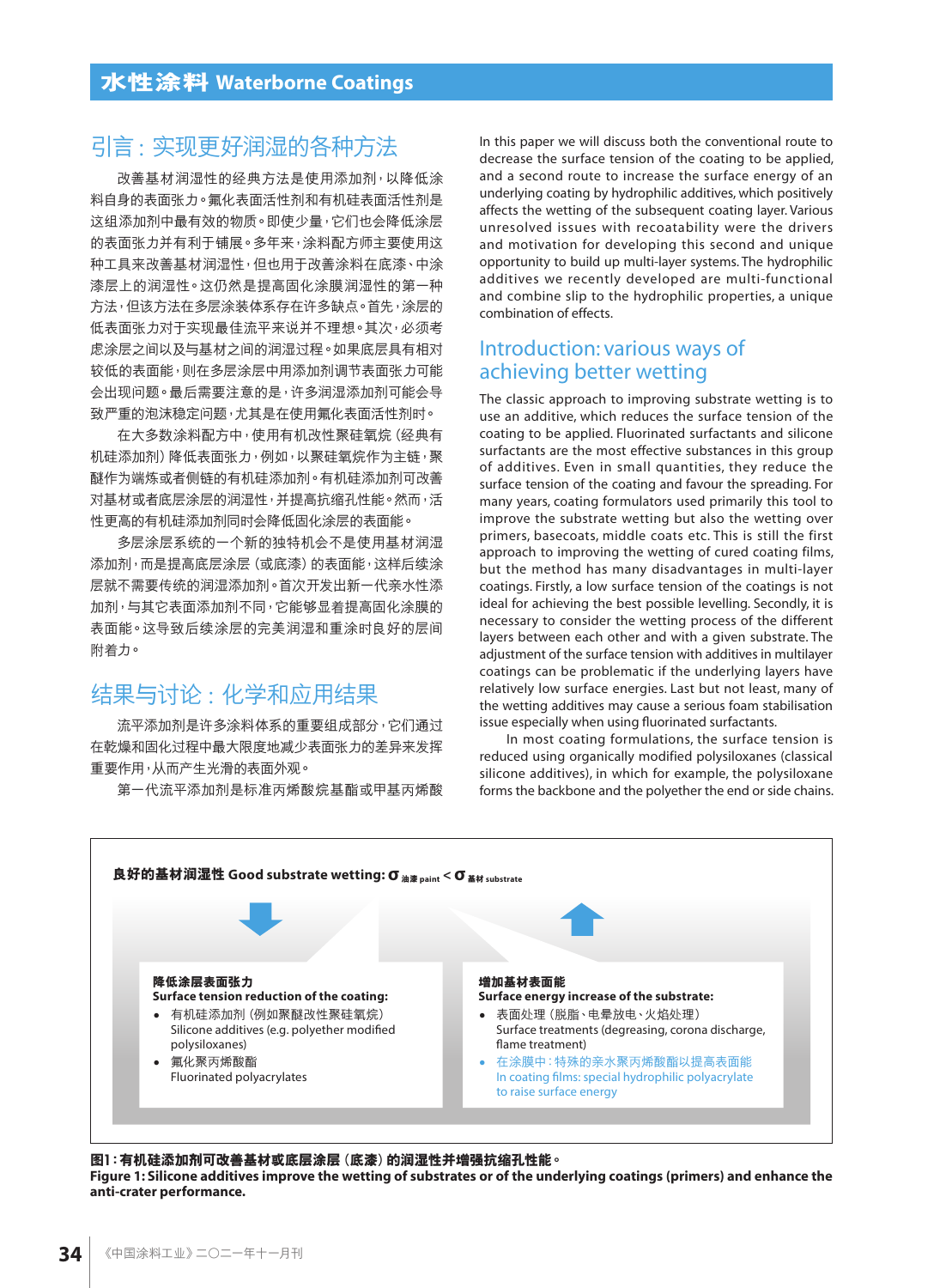烷基酯的均聚物或共聚物。(甲基)丙烯酸酯单体是含有可聚 合双键的小分子,该双键与其它单体共价结合以构建聚合物 锌。(共)聚合物链的结构是线性的。基于聚丙烯酸酯的流平 添加剂与涂料基体略有不相容。因此,聚合物链迁移至涂层 表面,并在固化过程中保持表面张力恒定。通过选择合适的 单体和聚合条件,可以广泛地改变助剂的化学结构和极性。 设置聚合度 n 来决定分子量的大小, 通过改变 R2 基团来控 制极性(图2a)。几十年来,第一代结构1流平添加剂(表1) 一直是最先進的。

下一代流平添加剂的开发通过影响液体 / 固化涂料的 表面张力/能量提供了额外的好处。这些梳形共聚物结构 在技术上可通过使用特殊的功能化组分,即所谓的「大分子



**圖**2**:**a**)聚**丙**烯酸酯的重複單元;**b**)大單體技術 Figure 2: a) Repeating units of polyacrylates; b) Macromonomer technology**

Silicone additives improve the wetting of substrates or of the underlying coatings (primers) and enhance the anti-crater performance. At the same time however, the more active silicone additives, in particular, reduce the surface energy of cured coatings.

A new and unique opportunity for multi-layer coating systems is not to use a substrate wetting additive, but to raise the surface energy of the underlying coating (or primer), so that no conventional wetting additive is needed for the subsequent coating. For the first time, a new generation of hydrophilic additives has been developed, which — unlike other surface additives — is able to raise the surface energy of the cured coating film substantially. This results in perfect wetting of the subsequent coating and good intercoat adhesion when recoated (**Figure 1**).

## Results and discussion: chemistries and application results

Levelling additives are essential constituents of many coating systems, and they fulfil an important role by minimising differences in the surface tension during the drying and curing process, thus creating a smooth appearance of the surface.

The first generation of levelling additives are homopolymers or copolymers of standard alkyl acrylates or alkyl methacrylates. A (meth) acrylate monomer is a small molecule containing a polymerisable double bond that binds covalently to other monomers to build a polymer chain. The structure of the (co)polymer chain is linear. Levelling additives based on polyacrylates are slightly incompatible with the coating matrix. The polymer chains are therefore located on the surface of the coating and keep the surface tension constant during the curing process. The chemical structure and polarity can be varied within extensive limits through the selection of suitable monomers and polymerisation conditions. Setting the degree of polymerisation n determines the molecular weight, and the polarity is managed by varying the R2 groups (**Figure 2a**). This first generation of structure 1 levelling additives (**Table 1**) has been state-of-the-art for decades.

The development of the next generations of levelling additives provides additional benefits by influencing the surface tension/energy of liquid/cured coatings. These comb copolymer structures are technically accessible through the use of special, functionalised components, the so-called "macromonomers". An acrylate macromonomer is essentially an assembly of pre-polymerised monomers modified to enable it to act as a monomer through the addition of one polymerisable double bond. The freeradical copolymerisation of standard acrylate monomers and macromonomers advantageously provides combshaped copolymers (**Figure 2b**). In this way, we designed specific acrylic comb copolymers as surface-modifying additives to dictate the surface energy of coatings, e.g. rendering their surfaces hydrophobic or hydrophilic. Silicone-modified polyacrylates have a very flexible molecular design and therefore coating properties such as hydrophobicity, oleophobicity, anti-crater performance and slip can be adjusted very precisely. Using polyether-modified polyacrylates, properties such as hydrophilicity, antistatic, antifogging, improved overcoatability and adhesion can be targeted. In the following, we will focus essentially on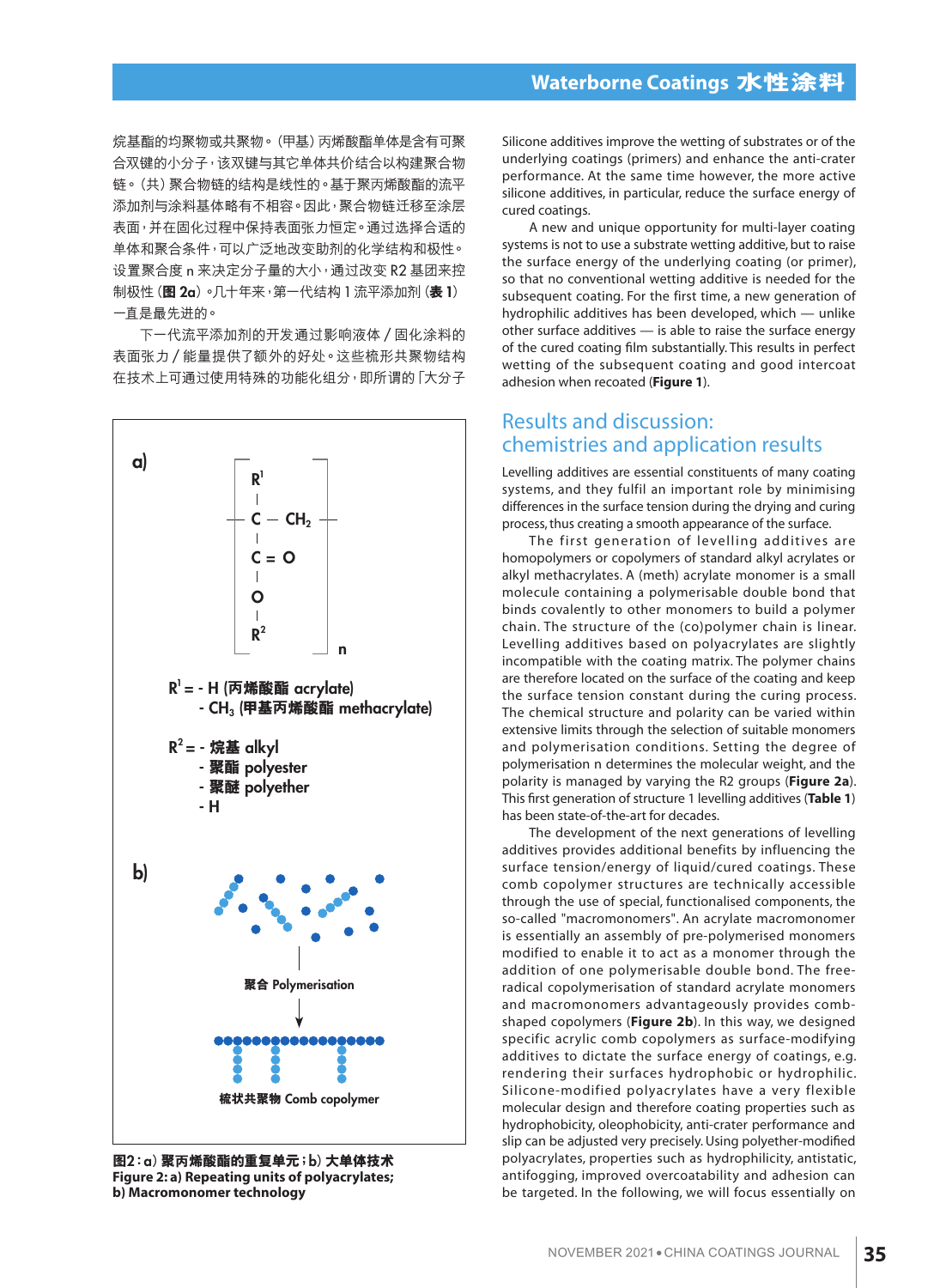#### **表**1**:傳統和現代流平劑的結構圖示**

**Table 1: Schematic structure of conventional and modern levelling additives**

| 第一代标准聚丙烯酸酯<br>1st generation standard<br>polyacrylate                      | 流平<br>Levelling                                                                                        | 线性主链<br>Linear chain                                                   | 结构1<br>Structure 1  |
|----------------------------------------------------------------------------|--------------------------------------------------------------------------------------------------------|------------------------------------------------------------------------|---------------------|
| 第二代有机硅或聚醚大分子改性<br>2nd generation silicone or<br>poyether-macromer modified | 不影响表面能的抗缩孔作用<br>Anti-crater effect without<br>influence on surface energy                              | 线性主链和长有机硅大分子单体<br>Linear main chain and<br>long silicone macromer      | 结构2<br>Structure 2  |
|                                                                            | 线性主链和长有机硅大分子单体<br>High surface energy and<br>improved levelling                                        | 带有聚醚大分子单体的支化主链<br>Branched main chain with<br>polyether macromer       | 结构3<br>Structure 3  |
| 第三代有机硅或聚醚大分子改性<br>3rd generation silicone or<br>poyether-macromer modified | 高表面能和改善流平性,<br>轻微的防缩孔效果<br>High surface energy and<br>improved levelling,<br>slight anti-crater effect | 线性主链和短有机硅大分子单体<br>Linear main chain and<br>short silicone macromer     | 结构 4<br>Structure 4 |
|                                                                            |                                                                                                        | 线性主链和中型有机硅大分子单体<br>Linear main chain and<br>medium silicone macromer   | 结构 5<br>Structure 5 |
|                                                                            |                                                                                                        | 支化主链和中等有机硅大分子单体<br>Branched main chain and<br>medium silicone macromer | 结构 6<br>Structure 6 |

■ 聚丙烯酸酯 Polyacrylate ■ 聚醚 Polyether ■ 有机硅 Silicone

单体」而获得。丙烯酸酯大分子单体本质上是一个预聚物, 经过改性,使其能够通过添加一个可聚合双键充当单体。 标准丙烯酸酯单体和大分子单体的自由基共聚有利地提供梳 状共聚物(图2b)。通过这种方式,我们设计了特定的丙烯酸 梳狀共聚物作為表面改性添加劑來決定塗料的表面能,例如 使它们的表面疏水或亲水。有机硅改性聚丙烯酸酯具有非常 灵活的分子设计,因此可以非常精确地调整涂层性能,例如 疏水性、疏油性、抗縮孔性能和滑爽性。使用聚醚改性聚丙烯 酸酯,可以针对亲水性、抗静电、防雾、改进的重涂性和附着 力等特性。在下文中,我们将主要关注亲水性添加剂。

有机硅大分子单体具有独特的分子结构,并使用受控聚 合工艺生产。因此,可以针对相应的涂料体系调整这些组分 的化学和物理特性——以及基于这些组分的添加剂的化学和 物理特性。这也为第二代结构 2 流平添加剂 (表 1) 打开了大 门,部分具有最初看起来矛盾的令人惊讶的特性:例如,液体 涂料的表面张力大大降低,没有对固化涂层表面能的负面影 响。液体涂料表面张力的显着降低通常是通过使用传统有机 硅来实现的。然而,这些有机硅添加剂由于其非极性有机硅 链而显着影响固化涂层的表面能。表面能的降低使重涂更加 困難。

该第二代流平添加剂的另一成员可用于增加固化涂层的 表面能。这种现代形式的结构 3 流平添加剂是通过开发同样 高度支化的聚醚大分子单体改性结构实现的。所得亲水性添 hydrophilic additives.

The silicone macromonomers have a unique molecular structure, and are produced using a controlled polymerisation process. It is therefore possible to tailor the chemical and physical characteristics of these components — and of the additives based thereon — to the respective coating systems. This also opened the door to a second generation of structure 2 levelling additives (**Table 1**), with, in part, surprising characteristics that at first appear contradictory: for example, the surface tension of the liquid coating material is greatly reduced, without negative effects on the surface energy of the cured coating<sup>[1]</sup>. A major reduction in the surface tension of the liquid coating material is normally achieved through the use of classical silicones. Nevertheless, these silicone additives significantly affect the surface energy of the cured coating on account of their non-polar silicone chain. The reduction in surface energy makes overcoating more difficult.

A further member of this second generation of levelling additives can be used to increase the surface energy of the cured coating. This modern form of structure 3 levelling additives is achieved through the development of polyether macromer-modified structures that are also highly branched. The resulting hydrophilic additives improve the levelling, and bring about an increase in the surface energy of the cured coating. The result is a significantly improved overcoatability<sup>[2]</sup>.

The next generation of structures 4, 5 and 6 levelling additives have been developed in order to combine the said beneficial characteristics in a single product. This third generation uses the full spectrum of macromonomer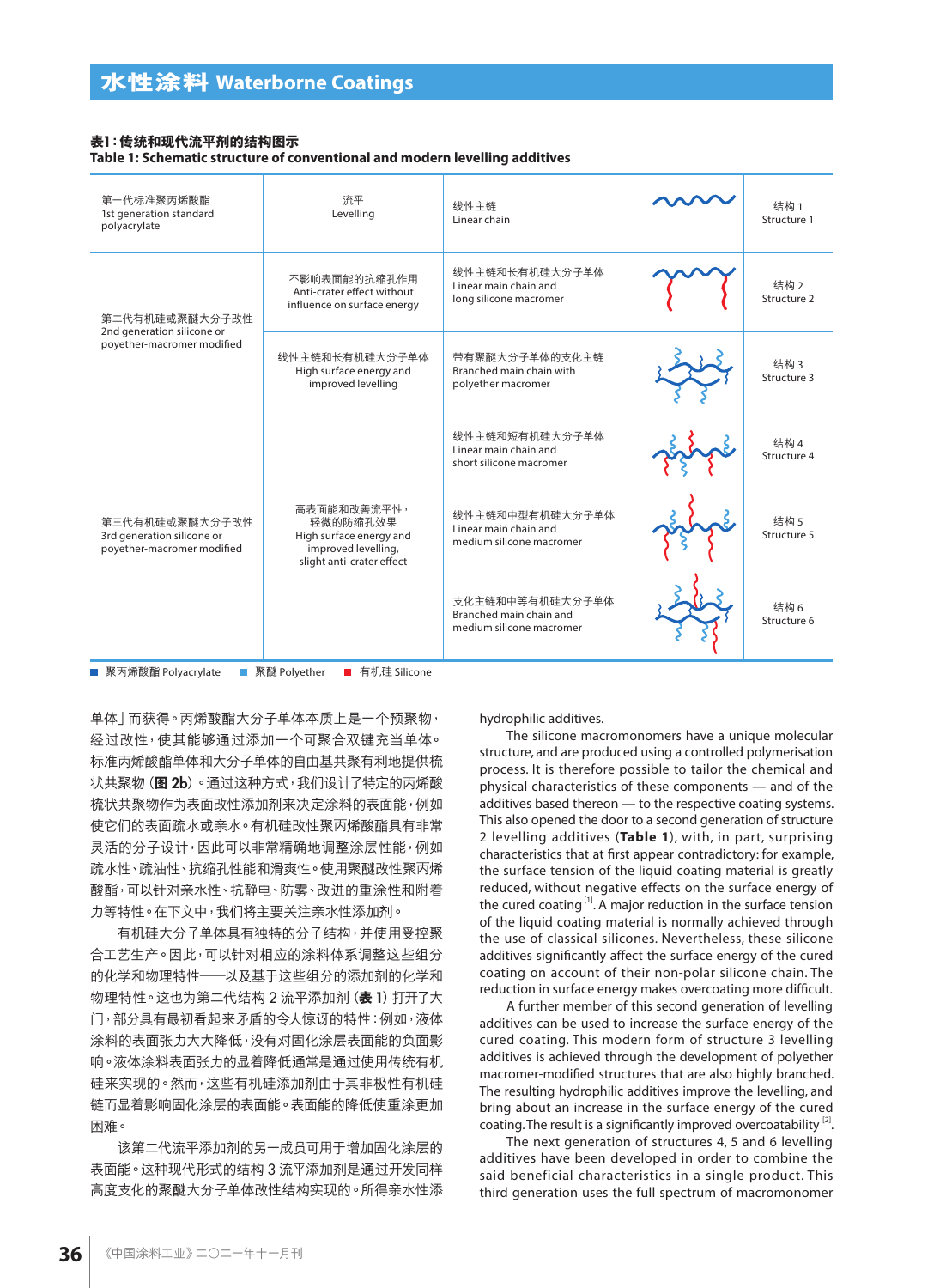#### **Waterborne Coatings 水性塗料**

加剂改善了流平性,并增加了固化涂层的表面能。结果是显着 改善的重塗性。

已開發出下一代結構 4、5 和 6 流平添加劑,以便在單一 产品中结合上述有益特性。第三代使用全谱大分子单体技术, 从而可以实现独特的结构和性能。亲水性聚醚和疏水性有机 硅大分子单体的结合导致了新型流平助剂的开发,这些助剂 可以改善重塗性和流平性,同時還具有抗縮孔性能。。因此, 第三代和下一代代表了流平添加剂历史上的一个里程碑。

为了更好地说明新添加剂的效果, 表1 从应用角度比较 了3 代的各種添加劑結構及其特性。

下一代添加剂在基于聚酯和三聚氰胺基料的传统 1K-OEM 底漆中进行了测试,并与经典有机硅添加剂或标准 丙烯酸酯流平添加劑進行了比較。結果總結在**圖** 3 中。

使用拉环法测量液体涂料的表面张力表明,只有具有较 长有机硅链的添加剂 (经典有机硅添加剂和含有有机硅大分 子单体的结构 2 流平添加剂) 才能显着降低表面张力。具有 较短有机硅链的结构(例如结构 4)以及两种不含有机硅的添 加剂(结构1和结构3)对表面张力降低没有或只有很小的影 響。

虽然经典的有机硅添加剂降低了表面张力,但结构 5 和 6 的基于有机硅大分子单体的流平添加剂并没有显着降低表 面张力,尽管它们的结构中含有有机硅。基于聚醚大分子单 体的流平添加剂 3 与底漆非常相容,它几乎不会将自身定向 到涂层 / 空气界面,因此仅略微增加固化涂层的表面能。然 而,如 4、5 和 6 结构那样,一旦包含聚醚大分子结构,同时也 包含有机硅大分子结构时,它们就会更强烈地朝向界面定向 迁移——这一事实清楚地反映在测得的更高表面能中。

technology, thus making it possible to achieve unique structures and properties. The combination of hydrophilic polyether and hydrophobic silicone macromonomers has resulted in the development of levelling additives that offer improved overcoatability and levelling, and also anticrater performance. The third and next generation therefore represents a milestone in the history of levelling additives.

To better illustrate the effects of the new additives, **Table 1** compares the various additive structures of the 3 generations and their properties from an application perspective.

The next generation additives were tested in a conventional 1K-OEM primer based on polyester and melamine binders, and compared with classical silicone additives or standard acrylate-based levelling additives. The results are summarised in **Figure 3**.

A measurement of the surface tension of the liquid coatings using the du Noüy ring method shows that only additives with longer silicone chains (classical silicone additive and structure 2 levelling additives containing silicone macromonomers) can achieve a significant reduction in the surface tension. Structures with shorter silicone chains such as structure 4 as well as the two silicone-free additives (structure 1 and structure 3) show no or only very minor effects on the surface tension reduction.

While the classical silicone additive reduces the surface tension, the silicone macromer-based levelling additives of structures 5 and 6 do not reduce surface tension substantially, despite silicone in their structures. The polyether macromerbased levelling additive 3, which is very compatible in the primer, hardly orientates itself towards the coating/air interface, and thus only slightly increases the surface energy of the cured coating. However, as soon as the structures that contain polyether macromonomer also combine silicone macromonomer as in structures 4, 5 and 6, they orientate



**圖**3**:測量傳統**OEM**汽車底漆的表面張力和表面能。**

**測試系統:基於**Setal® 1671 SS-65**、**Setamine® US-138 BB-70**、**Epikote® 1001**的溶劑型底漆。 測試方法:在電泳塗裝樣板上旋杯噴塗,固化條件:**10**分鐘。**160°C**,閃干**20**分鐘。 Figure 3: Measured surface tensions and surface energy of a conventional OEM automobile primer. Test system: solventbased primer based on Setal® 1671 SS-65, Setamine® US-138 BB-70, Epikote® 1001. Test method: bell application on electro-coated sheets, curing conditions: 10 min. flash-off, 20 min. at 160 °C.**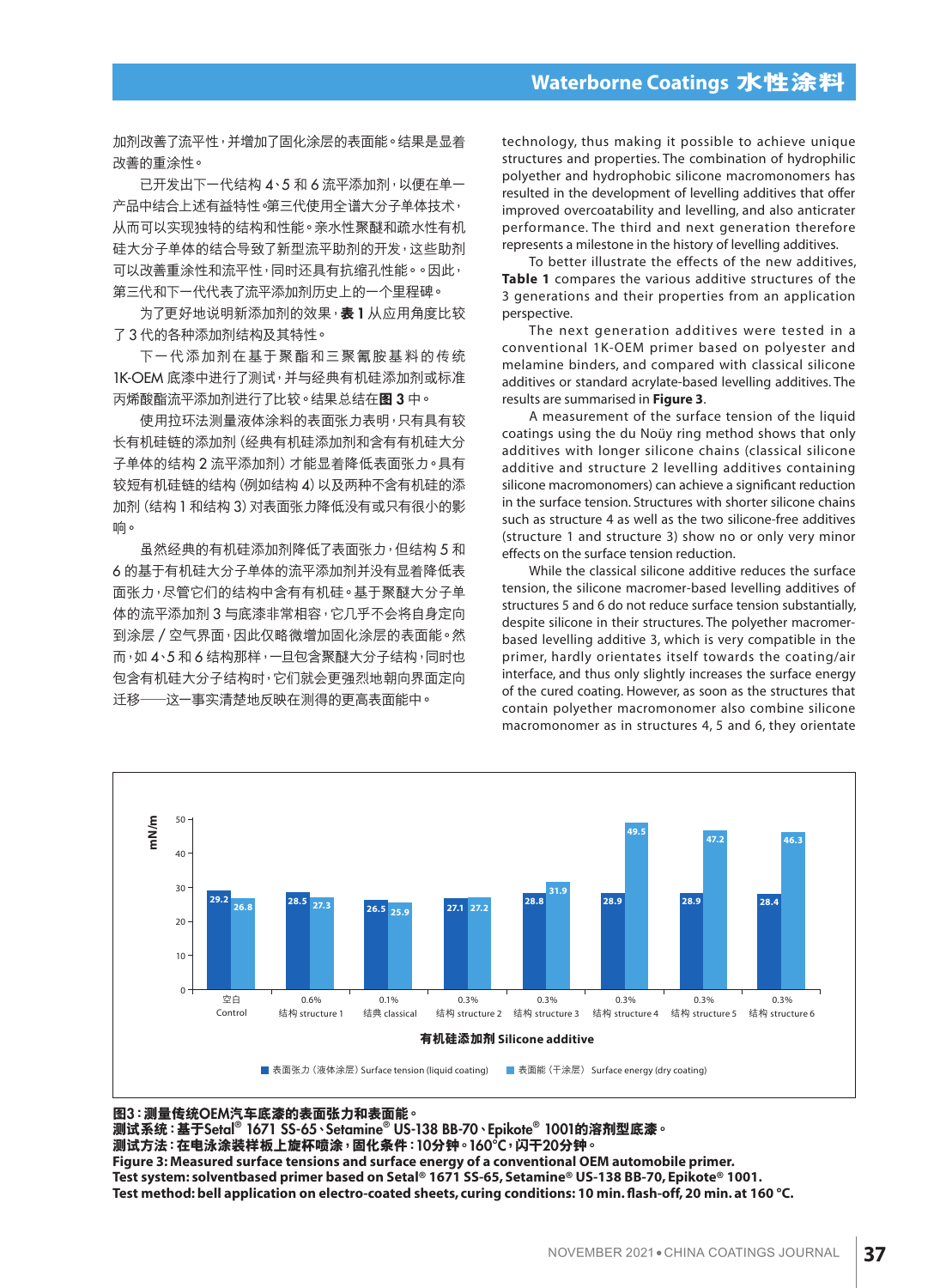## 即使更低固化溫度下也能提高效率

由于聚醚大分子单体的良好相容性,结构 3 添加剂在常 規和水性體系中均表現出不足的表面取向。

在室溫或低溫固化的水性體系中,具有結構 3 的添加劑 通常不会在表面充分迁移以实现表面能的显着增加。从图4 中可以看出, 在机构 4 和 6 中, 通过调整有机硅大分子和聚 醚大分子的组合可以获得更显著的效果。尽管有机硅链更长, 但結構6的添加劑比結構4的添加劑導致更大的表面能增加, 这一事实似乎是矛盾的。这是因为有机硅链越长,添加剂越 不相容,从而有利干它们迁移至涂层——空气界面。

## 时刻关注波纹度

新结构在水性面漆系统中也很有趣。这些系统中底层涂 层的润湿通常是通过传统的有机硅添加剂产生的。这些添加 剂通常也用于使涂层具有抗缩孔性并形成光滑的表面。

事实上,这些经典的有机硅会导致表面能降低。尽管这 对单一涂层并不构成问题。然而,如果为了修补或实现光学外 观(例如双色饰面)而必须再次重涂面漆,则较低的表面能不 仅会导致润湿性变差,而且流平性也会变差,同时较短有机 硅链的添加剂(结构 4)显示摩擦系数没有降低(没有增加表 面滑爽),但具有较长有机硅链(结构 5 和结构 6)的添加剂 導致顯着的表面滑爽增加(**圖** 5)。

通过面漆的应用也可以证明总表面能增加的趋势。由于 结构 5 和结构 6 添加剂的更好表面取向, 总表面的极性部分 隨着有機硅鏈的長度增加明顯增加(**圖** 6)。

## 結論

我们讨论了一种「新」方法,该方法包括使用亲水性添加 剂来增加底层涂层的表面能,从而对后续涂层的润湿产生积 极影响。该技术主要推荐用于所有类型的多层涂装系统。最 themselves more strongly towards the interface — a fact that is clearly reflected in the higher surface energies measured.

#### Increased effectiveness even at lower curing temperatures

Due to the good compatibility of the polyether macromer, the structure 3 additive showed insufficient surface orientation in both conventional and waterborne systems.

In waterborne systems, which are cured at room temperature or at low temperature, the additive with structure 3 often does not orient sufficiently at the surface to achieve a substantial increase in surface energy. As can be seen in **Figure 4**, a considerably greater effect can be achieved in these systems with the combined silicone macromonomer and polyether macromonomer structures 4 and 6. The fact that the additive with structure 6 causes a greater increase in the surface energy than the additive with structure 4 despite longer silicone chains, appears contradictory. This is due to the additives becoming increasingly more incompatible the longer the silicone chain, and thus favoring their orientation towards the coating-air interface.

## An eye on the waviness at all times

The new structures are also interesting in hydro topcoat systems. The wetting of the underlying coating in these systems is usually produced by means of classical silicone additives. These additives are normally used to make the coating crater-resistant as well and create a smooth surface.

In fact, these classical silicones cause a reduction in the surface energy. This does not however constitute a problem with single coating. Nevertheless, if the topcoat has to be overcoated again for the purpose of repair or optical appearance (for example two-colour finish), the lower surface energy causes not only poorer wetting but also poorer levelling. While the additive with the shorter silicone chain (structure 4) showed no reduction in coefficient of friction (no increase of surface slip), the additives with longer silicone



**圖**4**:在** 80°C**下固化**10**分鐘後測量水性底漆的表面能。**

**Figure 4: Measured surface energy of a waterborne basecoat after curing for 10 minutes at 80 °C.**